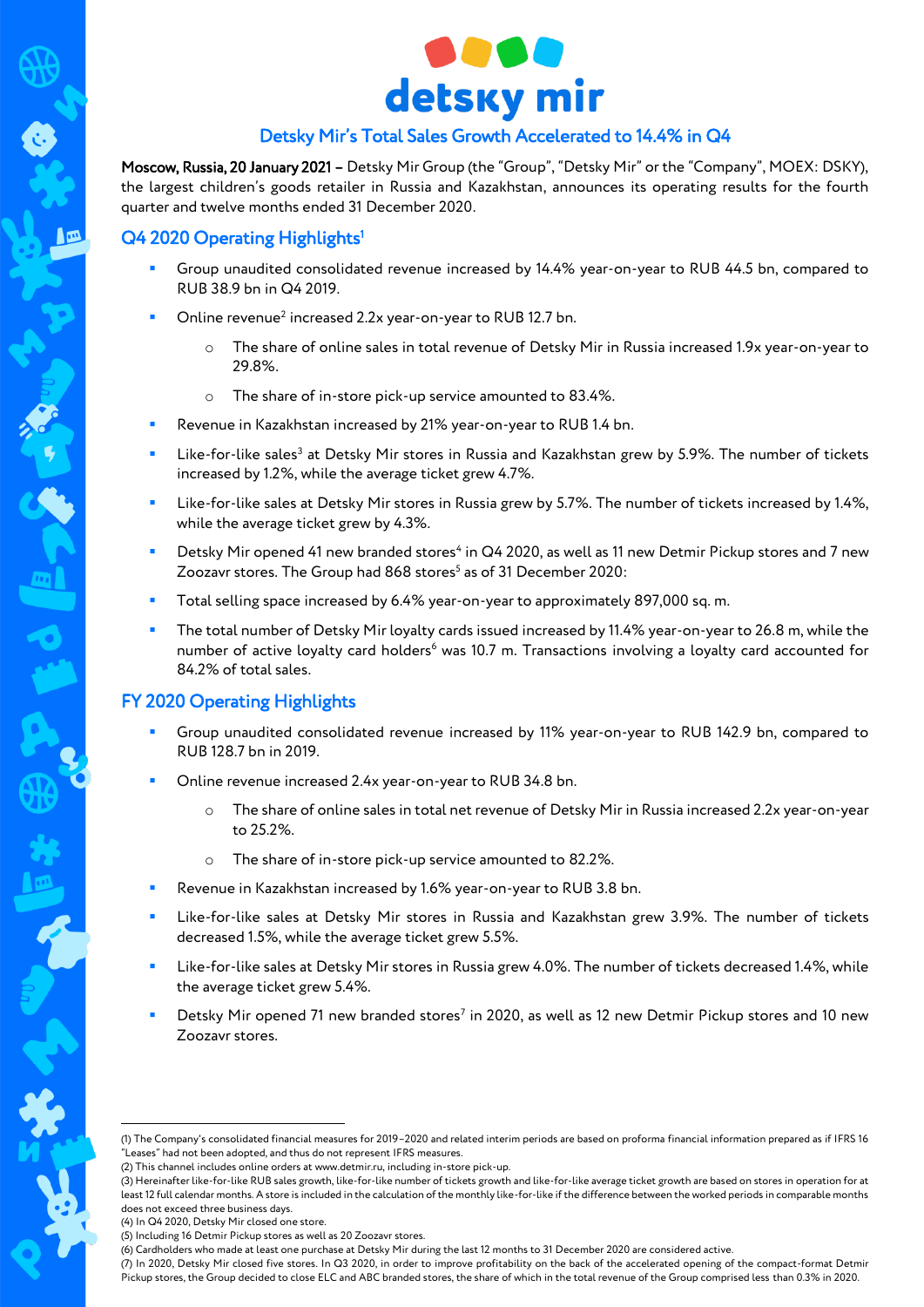### Q4 2020 Key Events

- In December 2020, Detsky Mir paid out the entire net profit for 9M 2020 as an interim dividend, to a total of RUB 3.8 bn, or RUB 5.08 per ordinary share, bringing the total dividend payout for 2020 to RUB 7.8 bn, or RUB 10.58 per ordinary share, up 11.3% year-on-year.
- In December 2020, Gulf Investments Limited (Altus Capital) acquired a 25.0% stake in Detsky Mir.
- In December 2020, the Company's Board of Directors resolved to convene an Extraordinary General Meeting of Shareholders on 12 March 2021, and following the recommendation of the Nomination and Remuneration Committee proposed that the Extraordinary General Meeting considered the following [candidates](http://corp.detmir.ru/press-centre/news/detsky_mir_candidates_to_the_new_board) to the new Board of Directors.
- Furthermore, Detsky Mir opened its [second flagship hypermarket](https://youtu.be/C7mnIWKMiZI) in December 2020. Located in Moscow's MEGA Teply Stan mall, the new store is designed as a shopping and entertainment space for both children and parents.
- In December 2020, Detsky Mir signed an agreement with the developer PNK Group for the construction of a third federal distribution center outside Yekaterinburg. The site measures 63,200 sq. m and is slated for commissioning in Q1 2022.
- In December 2020, Detsky Mir appointed Nikolay Ermakov as its new Chief Technical Officer and member of the Company's Management Board. Mr. Ermakov brings more than 16 years of experience in information technology, digital transformation and product development (X5 Retail Group, Gett and Rambler & Co).
- In November 2020, Detsky Mir took the top spot among Russian retailers on Russia's 50 Best Employers 2020 List released by Forbes.
- In October 2020, the Company signed a preliminary agreement to open an 8,000 sq. m regional distribution center in Kazan, based on Russian Post's fulfillment center and scheduled for commissioning in Q2 2021.
- In October 2020, Detsky Mir announced the full-scale launch of its own marketplace, which offers suppliers a new personal account functionality with all the necessary features, and has grown the total online assortment 2.5 times to 250,000 SKUs.
- In October 2020, the Company launched a super-express delivery service from Detsky Mir stores. Customers in 250 cities across Russia can now receive their orders within two hours of placing them on the website, and a good number of deliveries in Moscow are fulfilled by own courier service.
- In October 2020, the Company continued to enhance the UX of the detmir.ru online store by launching a new personal account, optimizing the shopping cart and adding Apple Pay and Google Pay to the mobile application, with results of A/B testing showing that revenue per user increased by 15%.
- Detsky Mir was included in the annual Corporate Philanthropy Leaders ranking under the Good Practice category.

|                                           |         | 2020    |             | 2019            |         | Change      |  |
|-------------------------------------------|---------|---------|-------------|-----------------|---------|-------------|--|
| Number of stores                          |         | 868     |             | 842             |         | $+3.1%$     |  |
| Detsky Mir                                |         | 832     |             | 766             |         | $+8.6%$     |  |
| ELC & ABC                                 |         |         |             | 62              |         | ٠           |  |
| Zoozavr                                   |         | 20      |             | 10 <sup>°</sup> |         | +100%       |  |
| Detmir Pickup                             |         | 16      |             | 4               |         | +300%       |  |
| Selling space ('000, sq. m)               |         | 897     |             | 843             |         | $+6.4%$     |  |
| Like-for-like<br>Russia and Kazakhstan    | Q4 2020 | Q4 2019 | Change      | FY 2020         | FY 2019 | Change      |  |
| Like-for-like revenue growth              | 5.9%    | 5.0%    | $+0.9$ p.p. | 3.9%            | 7.2%    | $-3.3$ p.p. |  |
| Like-for-like number of tickets<br>growth | 1.2%    | 7.9%    | $-6.7$ p.p. | $-1.5%$         | 8.5%    | $-10$ p.p.  |  |
| Like-for-like average ticket<br>growth    | 4.7%    | $-2.7%$ | $+7.4$ p.p. | 5.5%            | $-1.2%$ | $+6.7$ p.p. |  |

2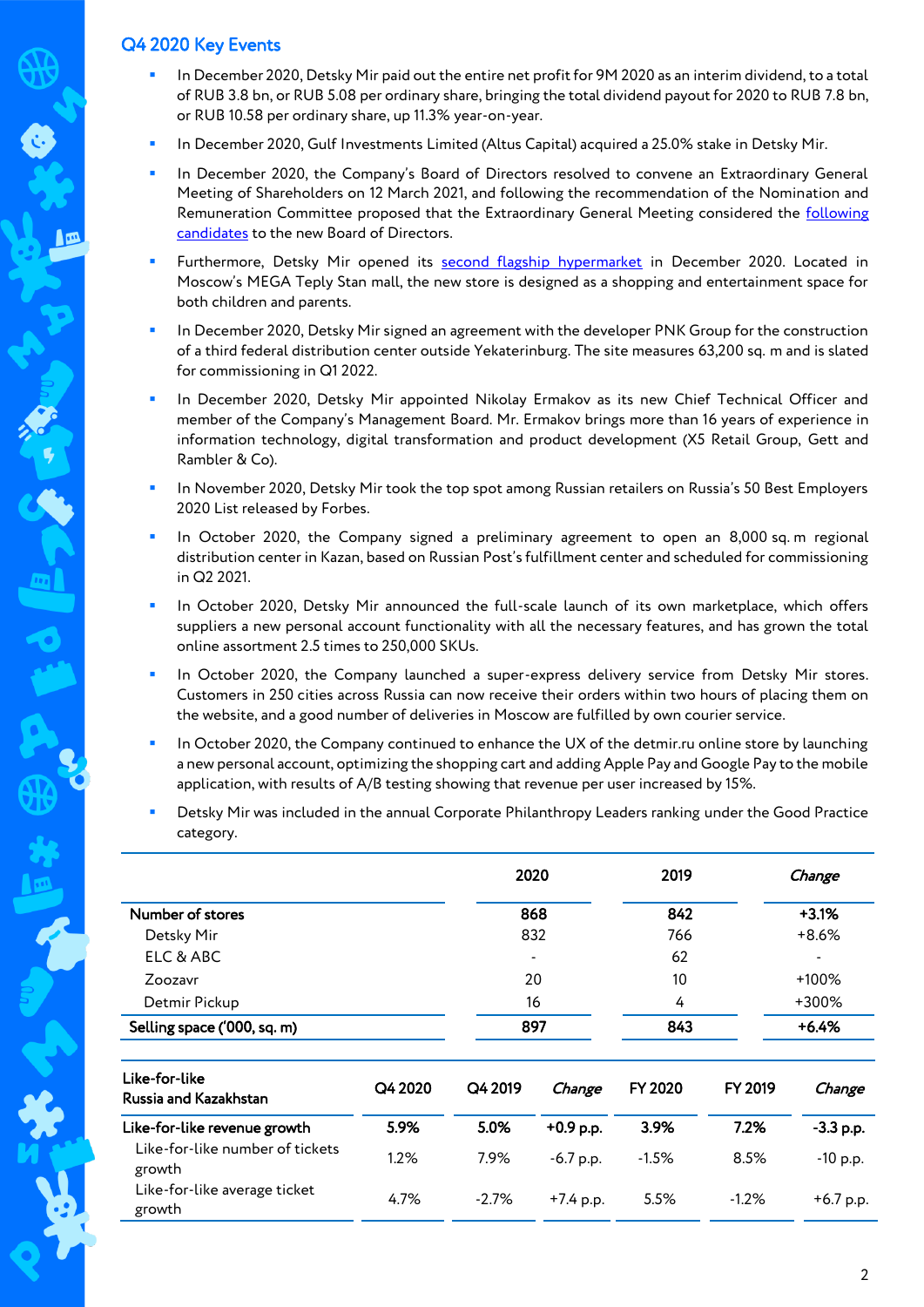| Like-for-like<br><b>Russia</b>            | Q4 2020 | Q4 2019 | Change      | <b>FY 2020</b> | FY 2019  | Change      |
|-------------------------------------------|---------|---------|-------------|----------------|----------|-------------|
| Like-for-like revenue growth              | 5.7%    | 4.7%    | $+1.0$ p.p. | 4.0%           | 6.8%     | $-2.8$ p.p. |
| Like-for-like number of tickets<br>growth | 1.4%    | 7.4%    | $-6.0 p.p.$ | $-1.4%$        | 7.9%     | $-9.3$ p.p. |
| Like-for-like average ticket<br>growth    | 4.3%    | $-2.5%$ | $+6.8$ p.p. | 5.4%           | $-1.0\%$ | $+6.4$ p.p. |

# Maria Davydova, PJSC Detsky Mir Chief Executive Officer, said:

"The past year of 2020 was a challenging one, not only for our Company, but also for the entire retail industry. The increased level of uncertainty, as well as new operational and logistics challenges have really made us stronger and allowed us to demonstrate the high efficiency of our business model. Both customers and the competitive environment were in flux over the year, with high demand for online shopping prompting many retailers to accelerate their digital business transformation.

"In this context, our team's efforts were focused on further enhancing our omnichannel proposition: expanding our retail chain's footprint, strengthening our federal and regional logistics infrastructure, growing our assortment by developing Detsky Mir's marketplace, along with accelerating our online delivery services and improving customer service across our sales channel mix. As a result, we have consolidated our leadership in the children's goods market, becoming one of the largest and fastest-growing e-commerce players in the Children's category.

"During the fourth quarter, we had a successful New Year season, boosting total revenue growth to 14.4%. Importantly, our aggressive push to develop omnichannel engagement has not only enabled us to maintain high growth momentum in like-for-like (LFL) sales, but also put our LFL number of tickets back on a steady growth trajectory. In January 2021, we have been demonstrating similarly strong rates of revenue growth across all segments and expect an improved EBITDA margin for FY 2020, according to preliminary unaudited statements.

"High-margin categories such as Toys and Apparel and Footwear continued to lead the growth during the last quarter of the year, with a 65.5% share in the Company's total revenue. We continued our private-label push across these categories, with the share of private labels in Toys sales increasing by 2.2 p.p. year-on-year to 19.2%, and in Apparel and Footwear by 2.4 p.p. year-on-year to 88.3%. As a result, the share of private labels and direct imports in total annual sales increased by 2.9 p.p. year-on-year to 44.5%.

"We ended the quarter having broken a string of records in our online business, including the share of online channel peaking at 52% of the Detsky Mir chain's total sales on the busiest day of the Black Friday event in November, and selling a record RUB 1.5 bn worth of goods in the last week of December.

"Our online sales more than doubled during the fourth quarter, at almost 30% of the Group's total revenue, due to effective price setting and assortment expansion, as well as our faster order-fulfillment times.

"Our new mobile app has also been increasingly gaining traction with customers since its launch in late 2019, with the number of downloads for the Detsky Mir mobile app passing the 6,100,000 milestone in 2020 and 70% of all online orders placed via the mobile app in the first two weeks of January.

"I should also highlight that we have met our annual expansion target for the retail chain, with most store openings, 59 new stores, taking place during the fourth quarter of 2020.

"Our key objectives encompass the further assortment development of our own private labels and marketplace, a focus on continued regional expansion, including by opening new compact format stores, as well as expansion in the pet supplies market and launches of digital services. Achieving leadership across all e-comm products in terms of mobile app and online store usability is another key pillar of our new digital strategy.

"We have set ourselves the ambitious target of growing the share of online sales to 45% in the medium term by developing direct delivery and in-store fulfillment of online orders. In addition to our strong leadership position in our core Children's category, we see potential for us to become a leader in the pet supplies market with our own Zoozavr brand."

### **Guidance**

Detsky Mir's 2021 guidance for operational and financial performance will be announced in March 2021 following the disclosure of FY 2020 financial results.